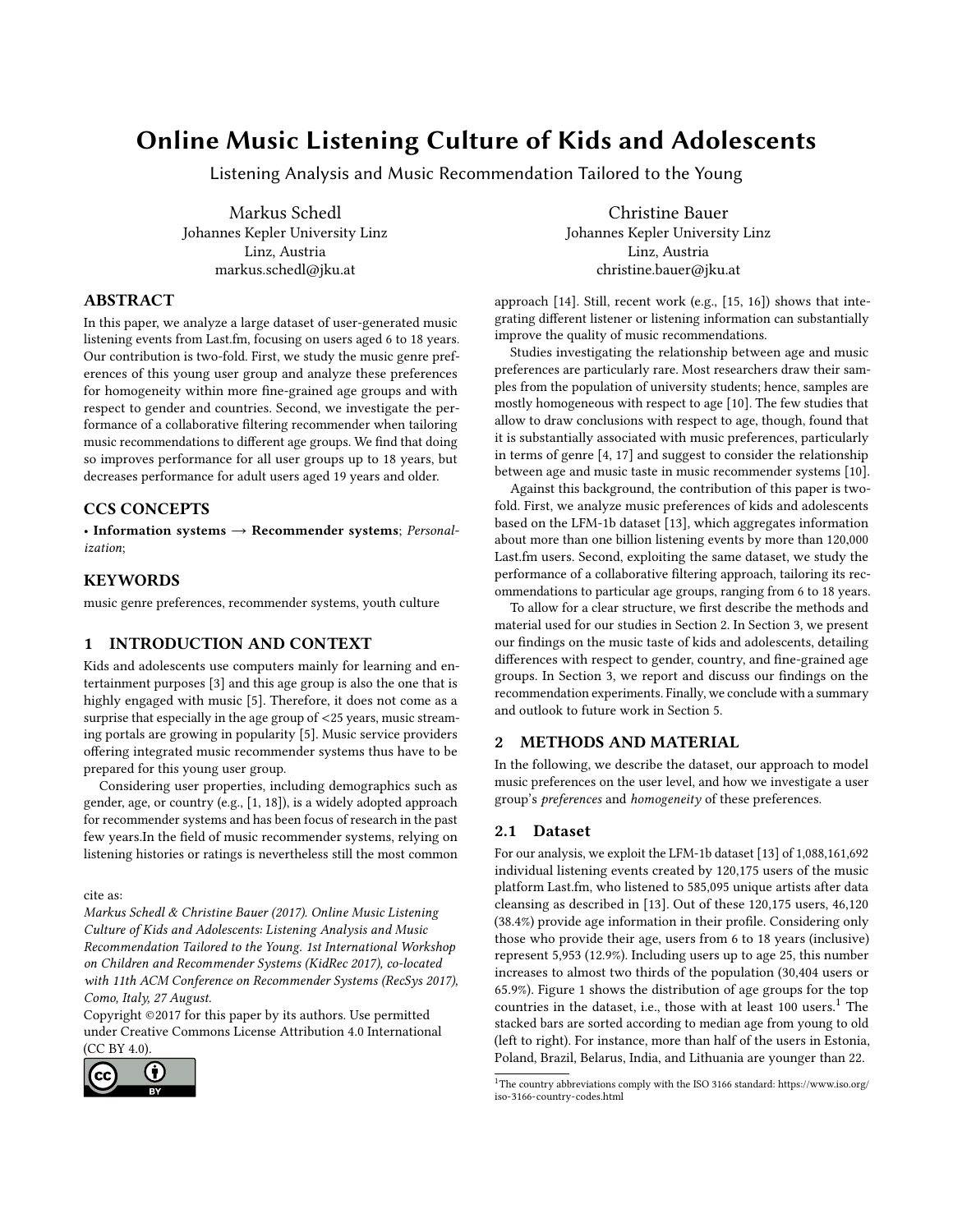<span id="page-1-1"></span>

Figure 1: Distribution of users over age groups, sorted according to median age from young to old, for the top countries with at least 100 users in the LFM-1b dataset.

## 2.2 Modeling and Analyzing Music Preferences and Homogeneity

To model music preferences on a user level, we gather the top user-generated tags for each artist in the LFM-1b dataset, using the Last.fm API endpoint artist.getTopTags. We index the tags using a dictionary of 20 main genres from Allmusic, casefold tags and index terms, and describe each artist by a bag-of-words representation of genres. Considering each user's playcount vector over artists, we compute his or her genre profile. To this end, each artist's genre occurrence is multiplied with the respective playcount value of the user for that artist. Summing up these playcount-weighted artists' genre occurrences on the genre level for each user results in a 20-dimensional feature vector over the 20 genres. We normalize these vectors for each user, so that the user's genre profile contains the percentage of music listened to from each of the 20 genres. Based on the genre profiles, we measure music preferences for a given user group (e.g., users aged 6 to 12 years) by computing the arithmetic mean over all group members' genre profiles. We further quantify the homogeneity of preferences within a given user group using Krippendorff's  $\alpha$  score of inter-rater agreement [\[7\]](#page-3-11).

#### <span id="page-1-3"></span>2.3 Recommender Systems Evaluation

To investigate whether music recommender systems perform better when tailoring recommendations to particular age groups we conduct rating or preference prediction experiments, which is a common evaluation approach in recommender systems research. We analyze the performance of a model-based collaborative filtering approach tailoring the recommendations to age groups from 6 and 18 years, and compare results with those realized for adults (aged 19 to 60 years) and the overall population. To this end, we first normalize and scale the playcount values in the user-artistmatrix of the LFM-1b dataset to the range [0, 1000] for each user individually, assuming that higher numbers of playcounts indicate higher user preference for an artist (for the relation between implicit and explicit feedback see, e.g., [\[6,](#page-3-12) [11\]](#page-3-13)). We apply singular value decomposition according to [\[12\]](#page-3-14), equivalent to probabilistic matrix factorization, to factorize the user-artist-matrix and in turn effect rating prediction. In 5-fold cross-validation experiments with random shuffle across all users, we use root mean square error (RMSE) and mean absolute error (MAE) as performance measures.

#### <span id="page-1-0"></span>3 MUSIC PREFERENCES OF THE YOUNG

In this section, we discuss the overall preferences of young listeners (Section [3.1\)](#page-1-2). Then, we further detail these preferences by considering gender (Section [3.2\)](#page-2-1) and country (Section [3.3\)](#page-2-2) information. Finally, we delve into details on music preferences of various age groups within the young listener population (Section [3.4\)](#page-2-3).

#### <span id="page-1-2"></span>3.1 Overall Music Preferences

Table [1](#page-3-15) shows the arithmetic means and standard deviations (in parentheses) of the genre profiles for the entire Last.fm population (first row), for all young listeners until 18 years (second row), for all adult listeners aged 19 and older (third row), and for categories of different user groups (e.g., all user groups distinguished according to their country or according to their age). Blue and red font is used to indicate, respectively, highest and lowest value per genre within each category of user groups. For instance, when categorizing our target group of young listeners (aged 0 to 18) with respect to country, metal is listened to least in the US (3.20%) and most in Poland (9.12%) and Finland (8.87%). The last column of the table contains Krippendorff's agreement score  $\alpha$ , which quantifies homogeneity. Please note that we only show results for genres with an overall share among all users' listening events of at least 3%. Detailed results for all genres can be provided by the authors upon request.

The first row of the table contains the overall genre distribution of the entire population (irrespective of age). It reveals that the top genres listened to by the entire LFM-1b sample are rock (18.27%), alternative (16.75%), and pop (13.64%). The second row, aggregating young listeners (up to 18 years, inclusive), shows that the top genres are the same as for the overall population, though the preferences for rock (20.54%) and alternative (19.03%) are even more pronounced than in the overall population; the opposite for pop (12.99%). Furthermore, much higher preferences among the young are observed for metal (5.96% vs. <sup>3</sup>.98%) and punk (8.53% vs. <sup>6</sup>.19%), whereas substantially lower preferences exist for rnb (2.76% vs. <sup>3</sup>.34%), jazz (2.56% vs. <sup>3</sup>.97%), and blues (2.23% vs. <sup>3</sup>.28%).

A comparison of the preferences of young listeners up to 18 years (second row) and listeners aged 19 and above (third row) shows a comparable picture: The genres that are preferred more by young listeners compared to adults are, respectively, rock (20.17% vs. <sup>19</sup>.49%), alternative (19.03% vs. <sup>17</sup>.85%), pop (12.99% vs. <sup>12</sup>.57%), metal (5.96% vs. <sup>5</sup>.25%), rap (3.66% vs. <sup>2</sup>.78%), and rnb (2.76% vs. <sup>2</sup>.34%), whereas the genres preferred more by adults than by young listeners are electronic (11.67% vs. <sup>11</sup>.07%), folk (5.76% vs. <sup>4</sup>.73%), jazz (3.67% vs. <sup>2</sup>.56%), and blues (2.89% vs. <sup>2</sup>.23%).

With an overall agreement score of  $\alpha = 0.493$ , moderate homogeneity in genre preferences can be observed for the entire user population, according to [\[9\]](#page-3-16). Compared to most analyzed other user groups – with respect to age and/or country – this overall agreement for genre preference is rather low.

Generally, our data suggests that rock is the most preferred genre across all considered user groups except for young listeners in the United Kingdom, who slightly prefer alternative (19.68%) to rock (19.08%). Taking this general perspective, alternative ranks second across all user groups except for young listeners in the United Kingdom. Blues appears to be the least preferred genre, which holds true for most considered user groups except for young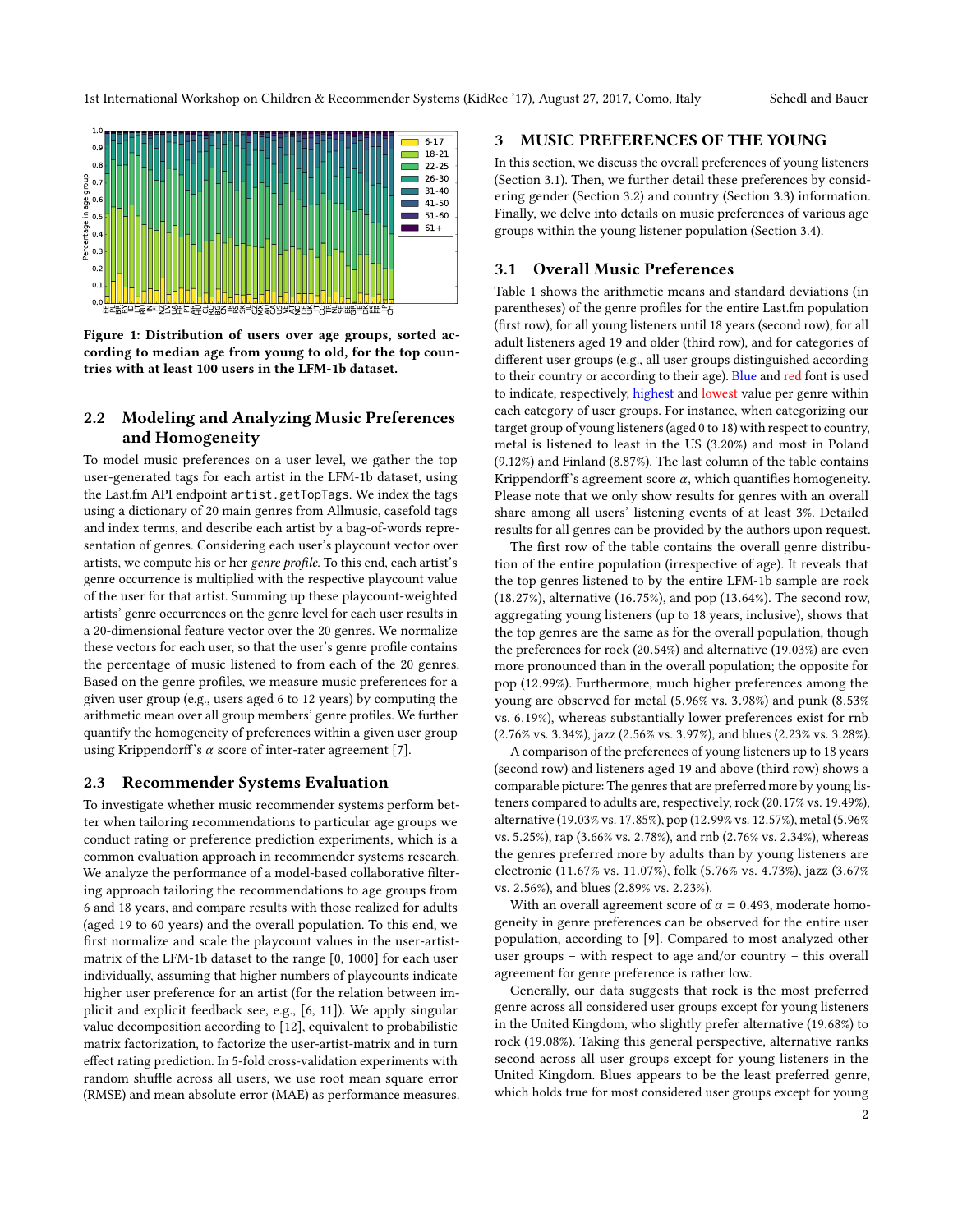listeners from Poland, who like rnb less (2.41% vs. <sup>2</sup>.22%), from the Netherlands who like jazz less (2.77% vs. <sup>2</sup>.76%), and from Brazil who appreciate rap less than blues (2.72% vs. <sup>2</sup>.16%). Further, compared to the overall population and young listeners, adults aged 19 years and older like rnb less than blues (2.89% vs. <sup>2</sup>.34%).

## <span id="page-2-1"></span>3.2 Gender-specific Music Preferences

According to our data, rock is the genre most listened to by both male (20.47%) and female (19.49%) young listeners. Blues (2.17%), rnb (2.49%) and jazz (2.55%) are the least preferred genres for the male users in this age group; blues (2.29%), jazz (2.50%) and rap (2.94%) for females. Further, our data suggests a substantial male preference for metal (7.22% vs. <sup>4</sup>.40%) and rap (4.21% vs. <sup>2</sup>.94%); pop (14.71% vs. <sup>11</sup>.71%) is particularly preferred by female users.

The homogeneity of music taste with respect to genre is substantially higher for females ( $\alpha = 0.630$ ) than for males ( $\alpha = 0.496$ ). In fact, the homogeneity is higher for the female user group than for any other user group considered in our analysis (Table [1\)](#page-3-15).

#### <span id="page-2-2"></span>3.3 Country-specific Music Preferences

The general preference for rock music among young listeners seems to be consistent across all analyzed countries. A similar picture is shown for the genres alternative and pop. Country-specific differences can be seen for other genres, though.

For instance, in Poland (9.12%) and Finland (8.87%) the liking of metal is particularly high compared to other countries score for metal. Metal is also the genre that shows the highest gap in preference between countries, with Polish listeners being most affine (9.12%) and US listeners liking this genre least (3.20%). Other substantial discrepancies between countries are observed for pop with highest share in Sweden (15.90%) and lowest in Russia (10.96%), for electronic with highest share in Russia (14.26%) and lowest in Brazil (8.31%), for alternative with highest share in Poland (19.83%) and lowest in Finland (16.56%), for rnb with highest share in the United Kingdom (3.51%) and lowest in Russia (1.82%), and for rap with highest share in Germany (5.60%) and lowest in Brazil (2.16%).

The highest homogeneity of music preferences can be found for the United Kingdom ( $\alpha = 0.623$ ) and Sweden ( $\alpha = 0.612$ ), which are higher compared to the overall group of young users ( $\alpha = 0.539$ ) and the overall user population ( $\alpha = 0.493$ ).

### <span id="page-2-3"></span>3.4 Music Preferences in Different Age Groups

Comparing the genre preferences of different age groups within the young listener population, our data suggests that the young listener's high preference for rock music and the rather low preference for blues holds also for the more fine-grained user groups.

Our data further suggests that rnb (3.66%), rap (4.35%), blues (3.46%), and jazz (4.02%) are most liked by the youngest age group (6,12), although overall with rather low listening shares compared to other genres. The youngest age group (6,12) also appreciates electronic music (12.92%) the most in comparison to the other age groups, in this case with considerable preference scores. In contrast, rock (18.85%), folk (4.41%), punk (6.60%), alternative (17.18%), and metal (4.06%) are least liked by the youngest group, compared to the older groups. A preference for these genres evolves, however, with increasing age up to 16 years; then it steadily decreases.

Furthermore, results indicate that the preference for folk music tends to rise with increasing age (from <sup>4</sup>.41% to <sup>4</sup>.81%). The liking of rnb (4.24%), rap (4.47%), and pop (13.49%) reach their peak scores for the age group (13,14). Preference for rock (20.44%), punk  $(9.01\%)$ , alternative music  $(19.26\%)$ , and metal  $(6.11\%)$  peaks for the age group (15,16); then, the preference scores decrease with increasing age. The opposite is observed for other genres: Preference for electronic music (10.60%) and jazz (2.23%) scores lowest for the age group (15,16), for blues (2.02%) for the age group (13,14); the preference for these genres tends to rise with increasing age.

#### 4 MUSIC RECOMMENDATION EXPERIMENTS

We conduct preference prediction experiments for various age groups as described in Section [2.3](#page-1-3) and report error measures in Table [2.](#page-3-17) An overall performance score is obtained using all user playcounts of the dataset, independent of the users' age (first row). To assess to which extent tailoring recommendations to different age groups affects recommendation performance, we create subsets of users according to their membership in age groups 6-12, 13-14, 15-16, and 17-18; then we perform the same experiment as described above individually on these subsets. The results for a subset comprising the entire group of 6- to 18-aged users can be found in the second row of Table [2.](#page-3-17) The third row contrasts these results to the user group of adults (19 to 60 years). The results for the more fine-grained age ranges can be found in the bottom rows. Our discussion focuses on the RMSE values; the insights gained from the RMSE values correspond to the ones gained via MAE.

Our results suggest that the general performance for the whole young group (0,18) substantially differs from that of the overall population (RMSE of <sup>7</sup>.<sup>766</sup> vs. <sup>29</sup>.105). In addition, RMSE is smaller for all age groups ≤18 years compared to the error for the overall population. This indicates that kids and adolescents aged 6 to 18 benefit substantially from like-minded peers when recommending items with collaborative filtering, as underpinned by RMSE values as low as <sup>5</sup>.<sup>178</sup> to <sup>10</sup>.395. This observation is in line with findings from development psychology that music is considered a means for socializing with peers during adolescence [\[8\]](#page-3-18). The recommendations work particularly well for the youngest age group (6,12) with an RMSE of <sup>5</sup>.<sup>178</sup> and for users late in their adolescence (17,18) with an RMSE of <sup>7</sup>.469.

#### <span id="page-2-0"></span>5 CONCLUSIONS AND FUTURE WORK

We analyzed the music preferences of kids and adolescents aged 6 to 18 years in terms of genre preferences and homogeneity of these preferences, based on the LFM-1b dataset of Last.fm users. We uncovered substantial differences in both preferences and homogeneity between young users, adult users, and the overall user population. Such differences were also found between countries and gender of the young population and between fine-grained age groups. In recommender systems experiments, we found that preference predictions were substantially more accurate for the young user groups than for the adult population. We conclude that tailoring a collaborative filtering systems to users ≤18 years is beneficial.

A limitation of our approach is that the LFM-1b dataset may not necessarily generalize to the population at large, in particular in terms of age distribution. Still, as listeners up to 18 years are